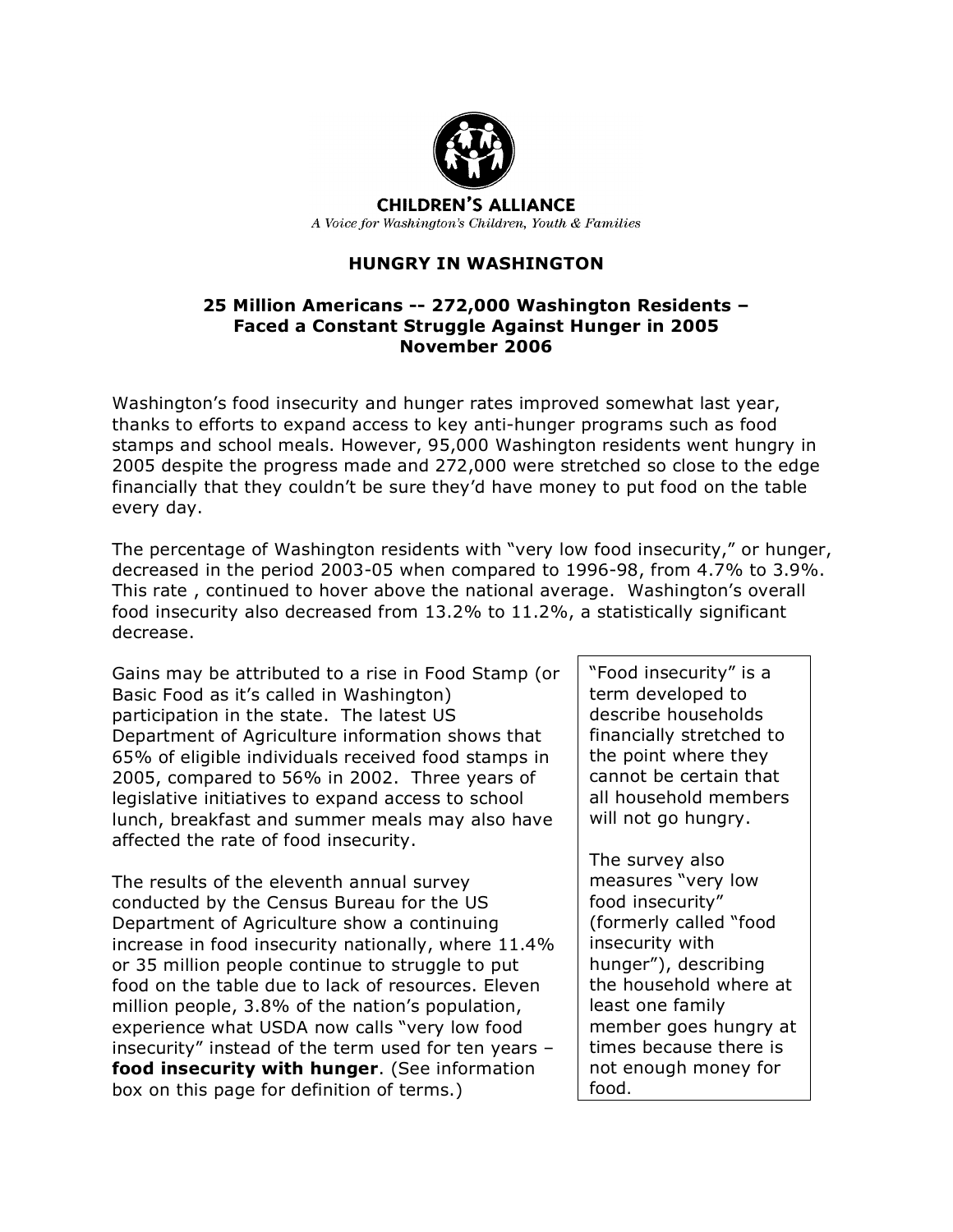## **Regional Food Insecurity in 2003**

For the first time, regional food insecurity data within Washington State is also available. In 2003 the Department of Health Behavioral Risk Factors Survey (BRFSS) included the six significant food insecurity questions used by USDA and the Census Bureau in their research. The BRFSS data also confirmed that the annual USDA surveys provide reliable information on food insecurity and hunger in Washington – the overall rate of food insecurity in Washington in 2003 from the BRFSS was 11.9% compared to USDA's estimate of 11.6% in 2001-2003 and 12% in 2002-2004.

Because the statewide sample was not large enough to yield reliable county-level estimates of food insecurity, counties were grouped into regions of the state. Even with grouping, it was not possible to generate estimates of hunger due to small sample size.



#### **Percent Who are Food Insecure by County Group**

The data indicates that in rural areas of the state, particularly rural farm areas, households are most likely to be food insecure.

These areas face several factors identified by the USDA as influencing food insecurity, including low education levels and average wages, high housing costs, residential instability (moving frequently), and a high tax burden on low-income households. As in past years, Hispanic, African American and Native American households have much higher rates of hunger.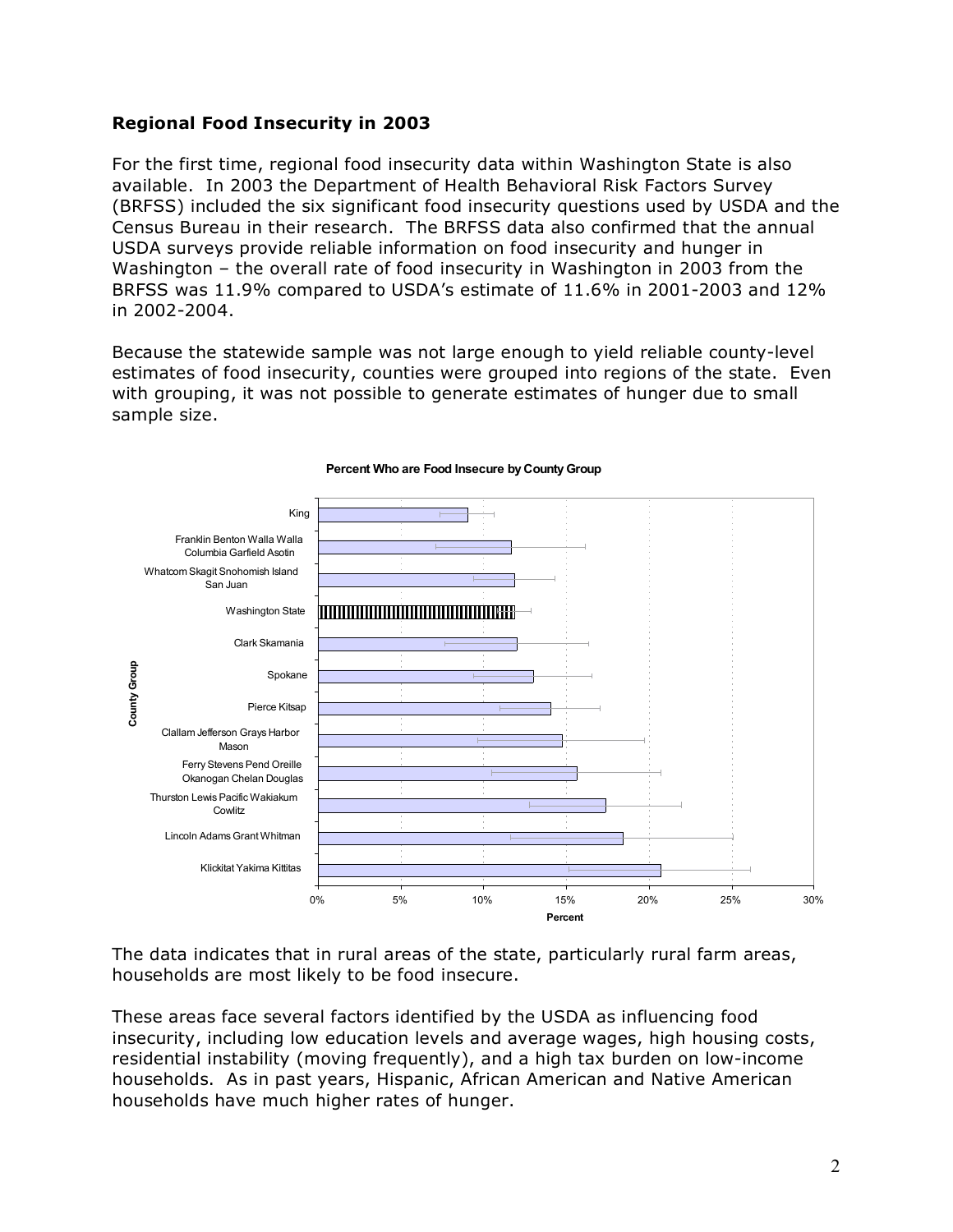## **Rankings for Food Insecurity and Very Low Food Insecurity**

For eight years, Washington was in the top five states for hunger. The last two years, the state ranked  $14<sup>th</sup>$  and  $12<sup>th</sup>$  respectively. The following chart outlines Washington's rates and rankings since 1996. It should be noted that Washington's precipitous drop to 22nd in hunger this year is primarily due to increases in hunger in other states. Washington's hunger rate did not drop significantly.

|           | <b>United States</b> | Washington         |
|-----------|----------------------|--------------------|
|           |                      |                    |
| 1996-98   | 3.7%                 | 4.7%               |
|           |                      | <b>Ranking: 4</b>  |
| 1997-1998 | 3.1%                 | 3.7%               |
|           |                      | <b>Ranking: 2</b>  |
| 1998-2000 | 3.3%                 | 5.0%               |
|           |                      | <b>Ranking: 2</b>  |
| 1999-2001 | 3.1%                 | 4.6%               |
|           |                      | <b>Ranking: 2</b>  |
| 2000-2002 | 3.5%                 | 4.4%               |
|           |                      | <b>Ranking: 5</b>  |
| 2001-2003 | 3.5%                 | 3.9%               |
|           |                      | <b>Ranking: 14</b> |
| 2002-2004 | 3.6%                 | 4.3%               |
|           |                      | <b>Ranking: 12</b> |
| 2003-2005 | 3.8%                 | 3.9%               |
|           |                      | <b>Ranking: 22</b> |

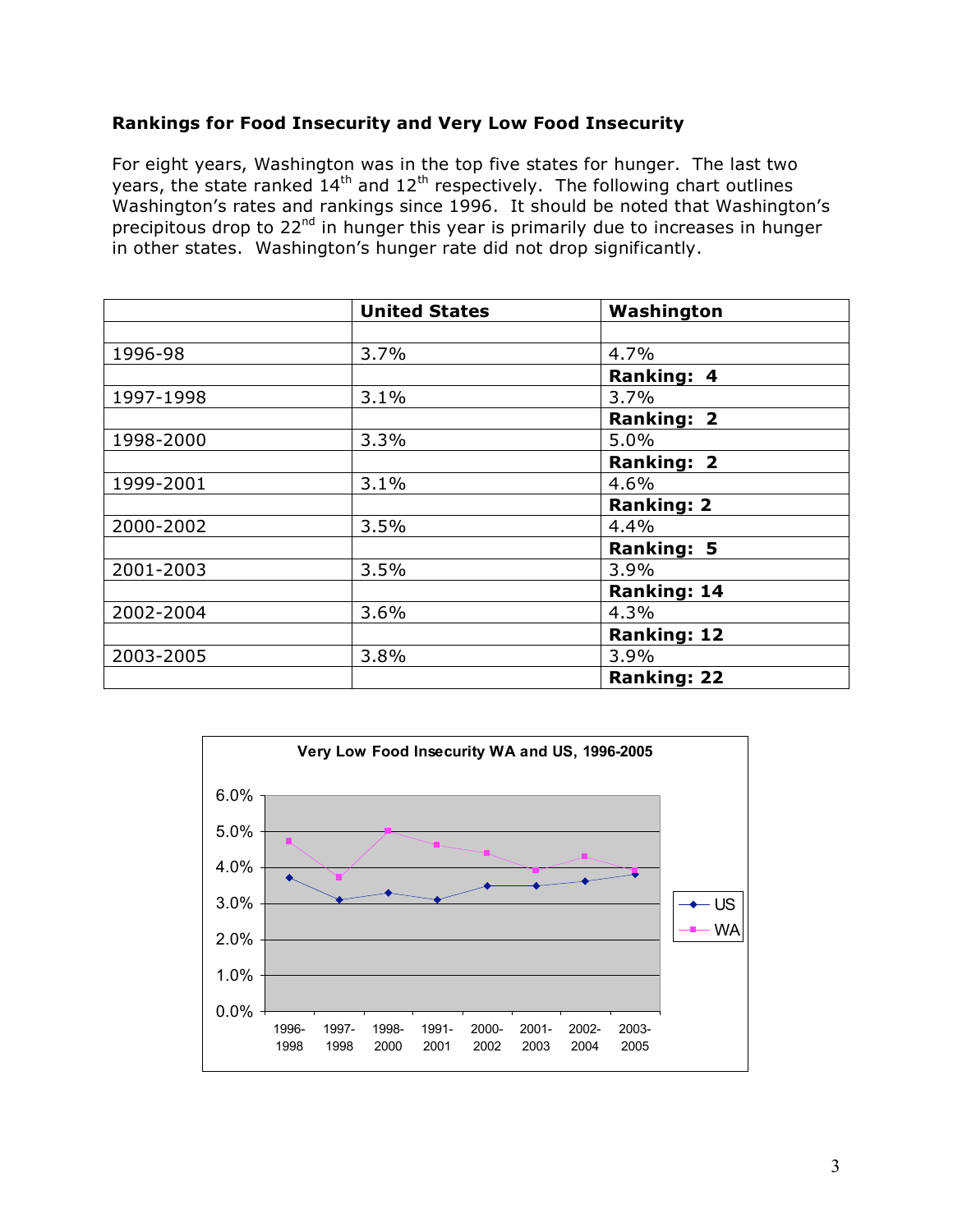#### **Conclusions:**

#### *State Policy Choices Reduce Hunger*

Authors of the November 2006 USDA report, *What Factors Account for State-to-State Differences in Food Security?* conclude their report by stating that a number of the factors affecting food security can be addressed through state policy: "For example, state policies that increase the supply of affordable housing, promote the use of Federal food assistance programs and reduce the total tax burden of lowincome households are likely to reduce the prevalence of food insecurity in the state."

Actions taken by Washington policy makers in the 2004 Act for Hungry Families to increase access to Basic Food, including simplifying reporting requirements and providing transitional benefits for households leaving TANF cash assistance, have played a role in the significant decline in food insecurity since 1998. Three years of legislative work to increase access to child nutrition programs in schools, afterschool and in the summer months has also had a positive influence. This fall, initial estimates from school districts show that at least 30% more low-income students in the "reduced-price" category are eating school breakfast, a rise attributable to this year's legislative action to eliminate a 30 cent "co-pay" for these meals.

Many new initiatives likely to greet legislators this January – housing initiatives, further expansion of school meals, TANF grant increases – can also have a positive effect. The one initiative that would have a significant impact on low-income families is **tax reform**. Until state taxes are changed to promote fairness, poor families will continue to pay a disproportionate percentage of income for taxes, compared to more wealthy state residents.

#### *Federal Policy Choices Are Even More Critical*

In 2007 Congress will reauthorize the Farm Bill, major federal legislation that contains the Food Stamp Program and other anti-hunger initiatives. The Food Stamp Program has not yet recovered from benefit cuts made in 1996 as part of welfare reform legislation. Today, an average family receives \$400 less in benefits per year than they would have if 1996 cuts had not been made. **It's time for members of Congress to review and raise Food Stamp benefits.**

The USDA survey showed that food secure families spend 34% more on food than their food insecure counterparts. Many of these households receive food stamp benefits but cannot stretch them enough to cover a healthy family diet. As evidence of the major impact of childhood obesity on health continues to grow, Congress must take steps to insure that low-income families have the resources and access they need to purchase a healthy diet.

In addition, some households continue to be left out of the nation's anti-hunger safety net. Congress in 1996 denied food stamps to legal immigrants. Later legislation restored food stamps to many but not all of these individuals. Congress in 2007 should restore the Food Stamp Program to its key role as the number one, universal anti-hunger resource in the United States.